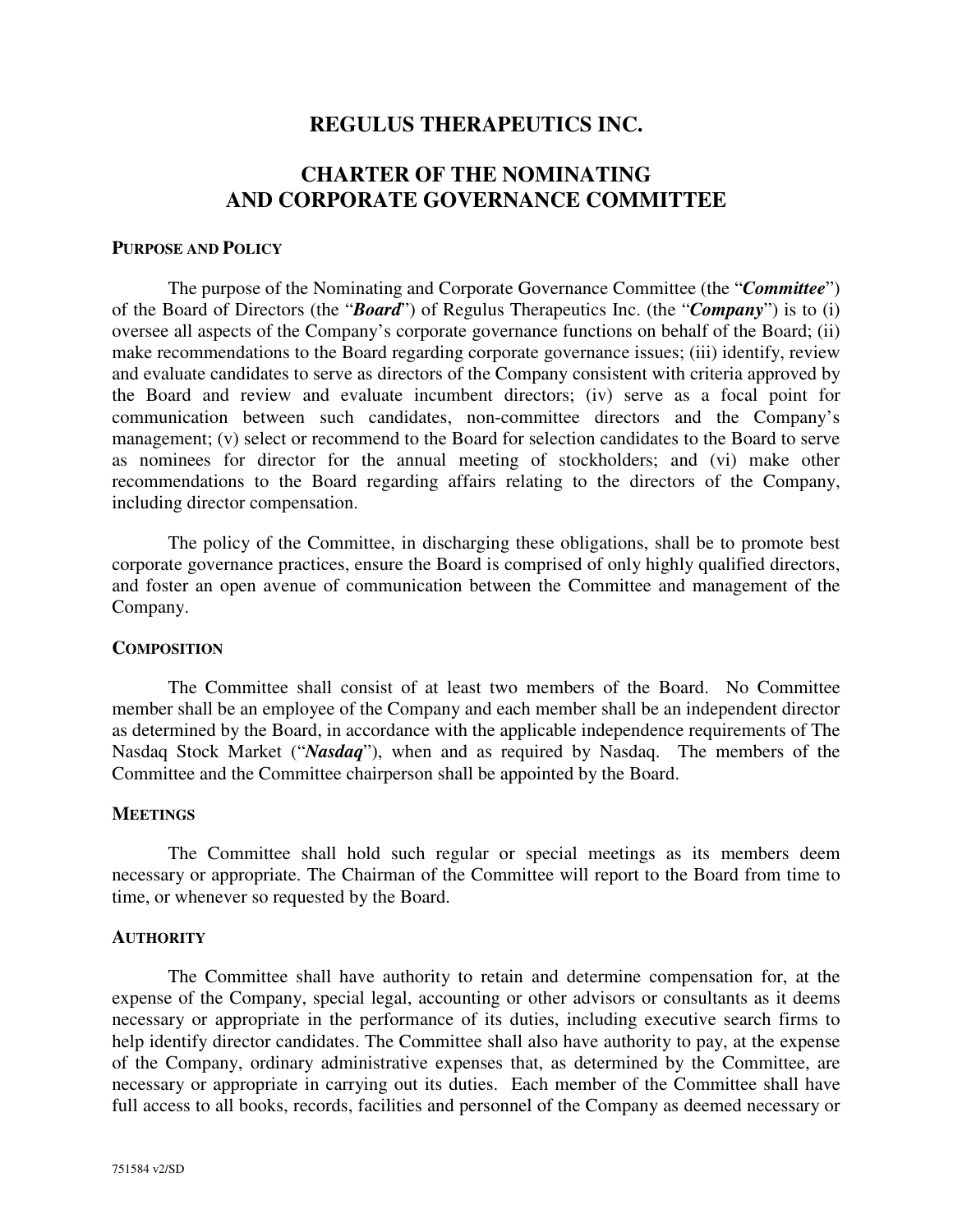appropriate by any member of the Committee to discharge his or her responsibilities hereunder. The Committee shall have authority to require that any of the Company's personnel, counsel, accountants (including the Auditors) or investment bankers, or any other consultant or advisor to the Company attend any meeting of the Committee or meet with any member of the Committee or any of its special outside legal, accounting or other advisors or consultants. The approval of this charter by the Board shall be construed as a delegation of authority to the Committee with respect to the responsibilities set forth herein.

### **OPERATING PRINCIPLES AND PROCESSES**

In fulfilling its function and responsibilities, the Committee should give due consideration to the following operating principles and processes:

- *Communication* Regular and meaningful contact throughout the year with the Board, committee chairpersons, members of senior management and independent professional advisors to the Board and its various committees, as applicable, is viewed as important for strengthening the Committee's knowledge of relevant current and prospective corporate governance issues.
- *Committee Education/Orientation* Developing with management and participating in a process for systematic review of important corporate governance issues and trends in corporate governance practices that could potentially impact the Company will enhance the effectiveness of the Committee.
- *Resources* The Committee shall be authorized to access such internal and external resources as the Committee deems necessary or appropriate to fulfill its defined responsibilities, including engagement of independent counsel, consultants and other professional advisors, as well as sole authority to retain and terminate executive search firms to help identify director candidates. The Committee shall have sole authority to approve fees, costs and other terms of engagement of such outside resources. The Committee shall have the authority to perform such other functions, and shall have such powers, as may be necessary or appropriate in the efficient and lawful discharge of its responsibilities hereunder.

#### **RESPONSIBILITIES**

The operation of the Committee will be subject to the provisions of the Bylaws of the Company and the Delaware General Corporation Law, each as in effect from time to time. The Committee will have the full power and authority to carry out the following primary responsibilities or to delegate such power and authority to one or more subcommittees of the Committee:

• *Director Nominations* – The Committee shall have the responsibility of identifying, reviewing and evaluating candidates to serve on the Board, including consideration of any potential conflicts of interest as well as applicable independence and experience requirements. The Committee shall have primary responsibility for determining the minimum qualifications for service on the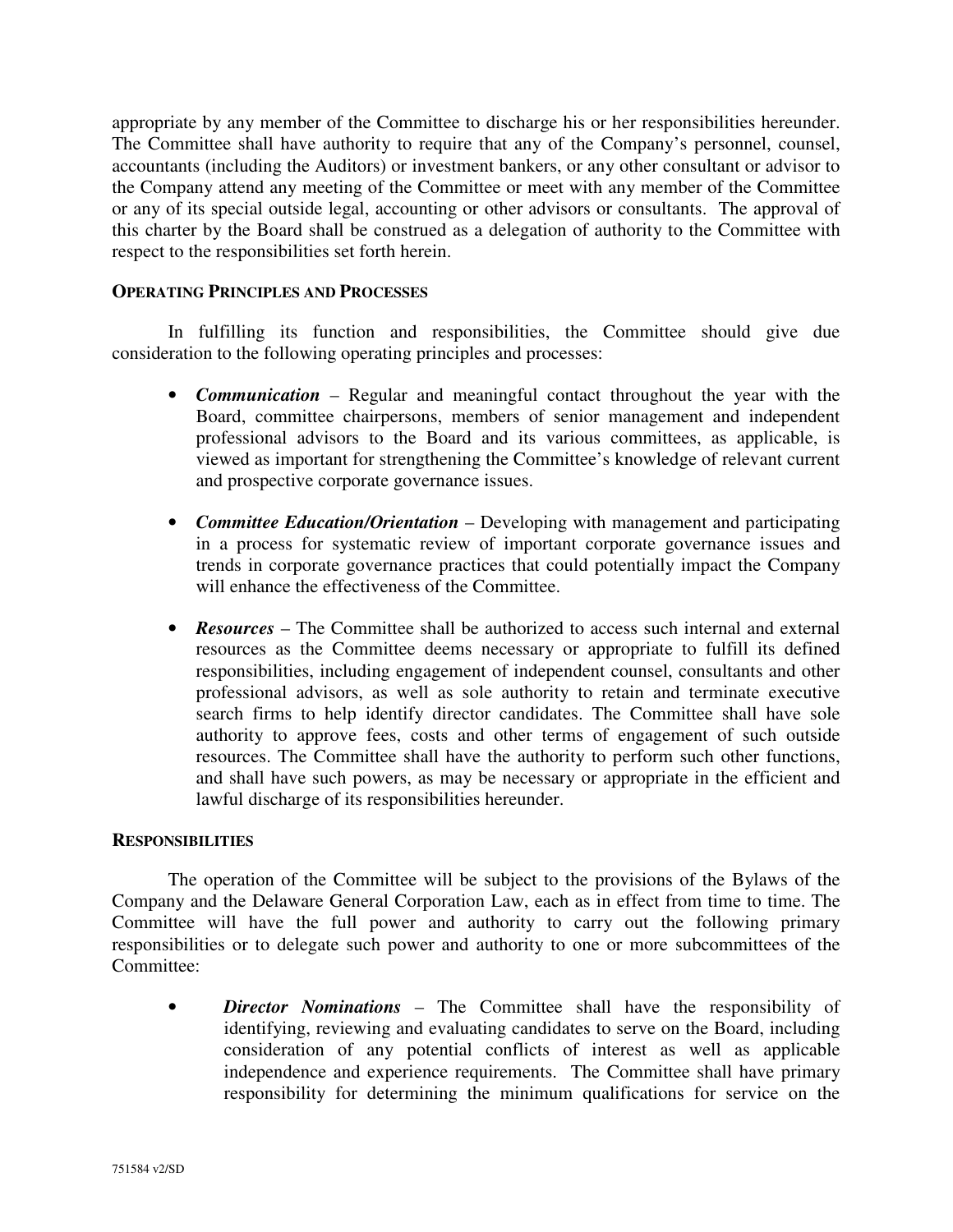Board and the right to modify the qualifications from time to time. The Committee shall also have the primary responsibility for reviewing, evaluating and considering the recommendation for nomination of incumbent directors for reelection to the Board, as well as monitoring the size of the Board. The Committee shall also select or recommend to the Board for selection candidates to the Board to serve as nominees for director for the annual meeting of stockholders. The Committee shall also have the power and authority to consider recommendations for Board nominees and proposals submitted by the Company's stockholders and to establish any policies, requirements, criteria and procedures, including policies and procedures to facilitate stockholder communications with the Board, to recommend to the Board appropriate action on any such proposal or recommendation and to make any disclosures required by applicable law in the course of exercising its authority.

- *Board and Director Assessment* The Committee shall periodically review, discuss and assess the performance of the Board, including Board committees, seeking input from senior management, the full Board and others. The assessment shall include evaluation of the Board's contribution as a whole and effectiveness in serving the best interests of the Company and its stockholders, specific areas in which the Board and/or management believe contributions could be improved, and overall Board composition and makeup, including the reelection of current Board members. The factors to be considered shall include whether the directors, both individually and collectively, can and do provide the integrity, experience, judgment, commitment (including having sufficient time to devote to the Company and level of participation), skills, diversity and expertise appropriate for the Company. In assessing the directors, both individually and collectively, the Committee may consider the current needs of the Board and the Company to maintain a balance of knowledge, experience and capability in various areas. The Committee shall also consider and assess the independence of directors, including whether a majority of the Board continue to be independent from management in both fact and appearance, as well as within the meaning prescribed by Nasdaq. The results of these reviews shall be provided to the Board for further discussion as appropriate.
- *Board Committee Nominations* The Committee, after due consideration of the interests, independence and experience of the individual directors and the independence and experience requirements of Nasdaq, the rules and regulations of the Securities and Exchange Commission and applicable law, shall evaluate the performance of the members of the committees of the Board, review the composition of such committees and recommend to the entire Board annually the chairmanship and membership of each such committee.
- *Continuing Education* The Committee shall consider instituting a plan or program for the continuing education of directors.
- *Corporate Governance Principles* The Committee shall develop, as appropriate, a set of corporate governance principles to be applicable to the